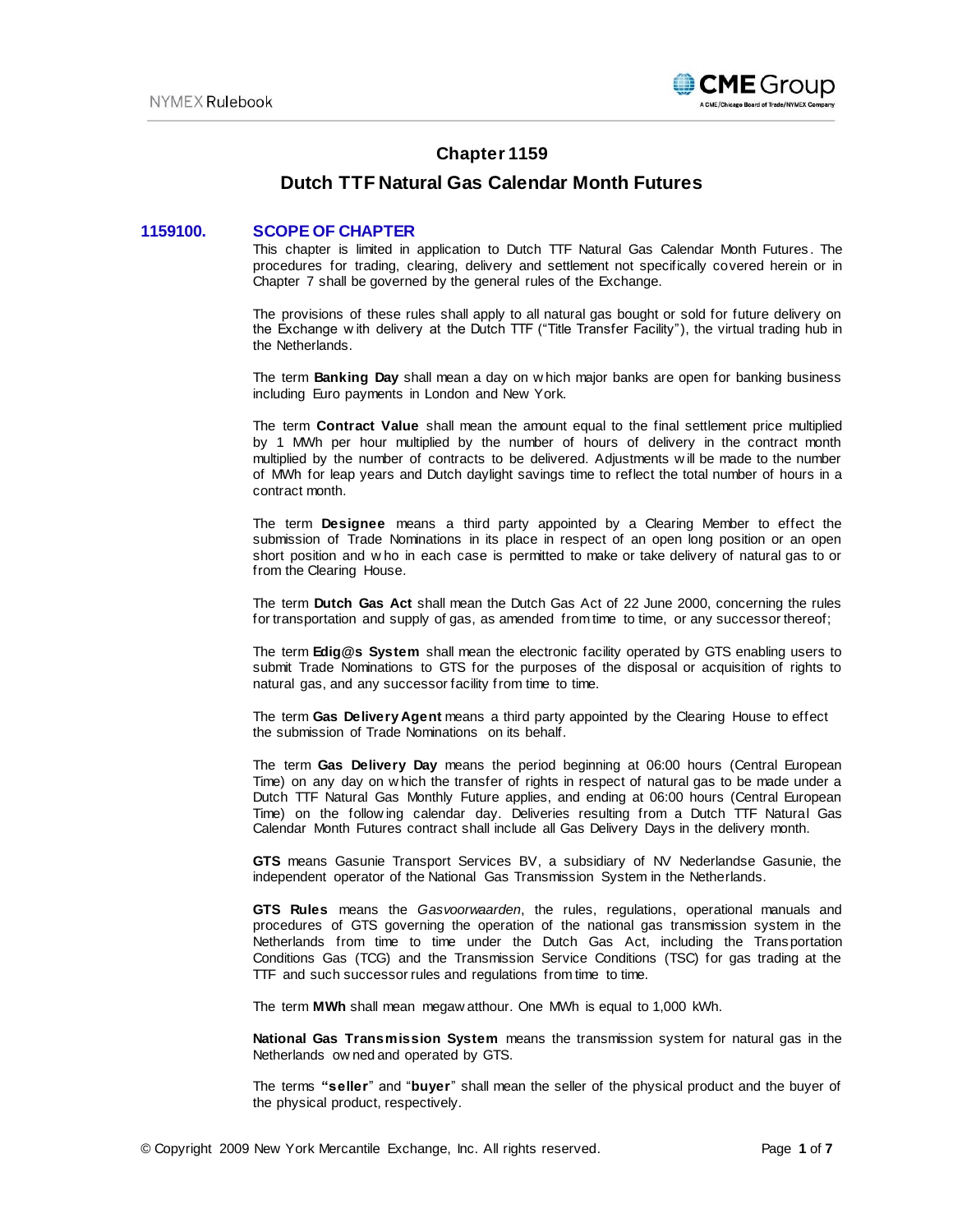

The term **Title Transfer Facility** (**TTF**) means the virtual point of delivery w ithin the National Gas Transmission System at w hich the balancing of deliveries into and out of the GTS transmission system is deemed to take place for the purposes of the Transmission Service Conditions.

**Trade Nomination** means a trade nomination for the purposes of the Transmission Service Conditions, w hich shall include Acquiring Trade Nominations, being a trade nomination that is made by a person or, if applicable, its Designee or agent to acquire rights in natural gas at the Title Transfer Facility and submitted in the manner required by the GTS Rules and Disposing Trade Nominations, being a trade nomination that is made by a person or, if applicable, its Designee or agent to dispose of rights in natural gas at the Title Transfer Facility and submitted in the manner required by the GTS Rules.

**Transmission Code Gas** means the Decision of the Dutch Authority for Consumers and Markets, of April 21, 2016, reference ACM/DE/2016/202163, regarding the adoption of the conditions referred to in article 12b of the Dutch Gas Act, or any successor thereof .

### **1159101. CONTRACT SPECIFICATIONS**

The contract grade for delivery on futures contracts shall be "natural gas" as defined by GTS as matter that at a temperature of 15°C and at a pressure of 1.01325 bar is in a gaseous state and mainly consists of methane or other matter that due to its properties is equivalent to methane. Deliveries under the contract shall be effected by transferring rights to natural gas in the National Gas Transmission System operated by GTS through the process of making Trade Nominations. Deliveries shall be made in kWh, on a uniform rate of flow and Trade Nominations shall be submitted for each Gas Delivery Day that commences in the contract month.

### **1159102. TRADING SPECIFICATIONS**

The number of contract months open for trading at any given time shall be determined by the Exchange.

#### **1159102.A. Trading Schedule**

The hours for trading shall be determined by the Exchange.

#### **1159102.B. Trading Unit**

The contract quantity shall be measured in MWh. The contract quantity shall be 1 MWh (megaw atthour) per hour for each hour in each Gas Delivery Day in the contract month. Each contract shall be valued as the contract quantity multiplied by the settlement price.

#### **1159102.C. Price Increments**

Prices shall be quoted in Euros per MWh. The minimum price fluctuation shall be €0.005 per MWh on CME Globex and CME ClearPort. There shall be no maximum price fluctuation.

Prices shall be exclusive of any taxes or duties that may be applied to a transaction.

#### **1159102.D. Position Limits, Exemptions, Position Accountability and Reportable Levels**

The applicable position limits and/or accountability levels, in addition to the reportable levels, are set forth in the Position Limit, Position Accountability and Reportable Level Table in the Interpretations & Special Notices Section of Chapter 5.

A Person seeking an exemption from position limits for bona fide commercial purposes shall apply to the Market Regulation Department on forms provided by the Exchange, and the Market Regulation Department may grant qualified exemptions in its sole discretion.

Refer to Rule 559 for requirements concerning the aggregation of positions and allow able exemptions from the specified position limits.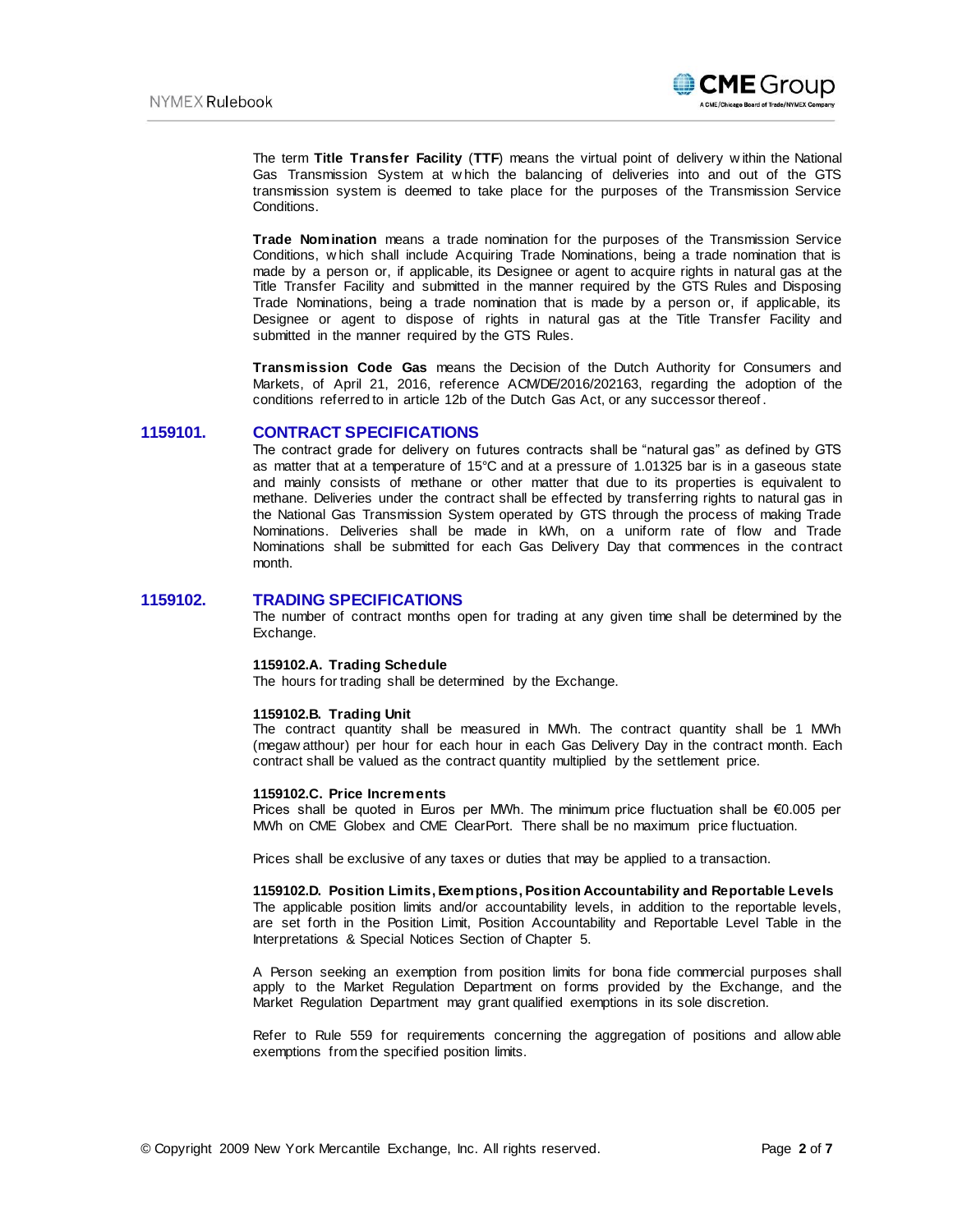

#### **1159102.E. Termination of Trading**

In respect of a contract month, trading shall cease on the second London business day immediately preceding the first calendar day of the contract month, unless such day is not also a NYMEX business day, in w hich case trading shall cease on the first preceding NYMEX business day that is also a London business day. On the last trading day, trading shall terminate at 17:00 hours London prevailing time. Any contracts remaining open after the last day of trading must be either:

- (a) settled by delivery w hich shall take place on each calendar day in the contract month per the delivery process described below ; or
- (b) Liquidated by means of a bona fide Exchange for Related Position ("EFRP") pursuant to Rule 538. An EFRP is permitted in an expired futures contract until 20:00 hours London prevailing time on the last day of trading of the expiring futures contract. An EFRP w hich establishes a futures position for either the buyer or the seller in an expired futures contract shall not be permitted follow ing the termination of trading of an expired futures contract.

**1159103. DELIVERY** 

#### **1159103.A. Delivery principles**

Delivery is effected by transferring title to natural gas at the TTF, through the process of making Trade Nominations in the Edig@s System betw een the accounts of Clearing Members (or their appointed Designee) and the Clearing House.

#### **1159103.B. Delivery requirements**

The Clearing Member shall be responsible for fulfilling the delivery requirements of every Contract that it has entered into. If it is so able, a Clearing Member may directly make the required Trade Nominations in order to fulfil delivery requirements. Where a Clearing Member chooses not to make Trade Nominations itself, it must appoint a third party to act as Designee in its place. The Clearing Member must notify the Clearing House of the appointment of each relevant Designee through submission of a completed Designee Notification Form (signed by an authorized signatory of each of the Clearing Member and the Designee) to the Clearing House. A Clearing Member may appoint a different Designee in respect of any account or customer account, provided that only a single Designee may be appointed to effect the submission of Trade Nominations in respect of any single account.

The Clearing Member must ensure that:

- 1. It notifies the Clearing House of third parties acting as Designee relating to any account by submission to the Clearing House of a completed Designee Notification Form by no later than 17:30 hours London prevailing time three NYMEX business days prior to the first Gas Delivery Day of the contract month; and
- 2. The Designee acknow ledges its appointment no later than 17:30 hours London prevailing time three NYMEX business days prior to the first Gas Delivery Day of the contract month in w riting by email t[o the](mailto:clearinghousedelivteam@cmegroup.com) Clearing House.

The Clearing Member is responsible for the accuracy of information provided in any Designee Notification Form and for ensuring that the person signing the Designee Notification Form on behalf of the Clearing Member and the Designee is authorized to do so.

Each Clearing Member must ensure that it, or any Designee that it may appoint, has the right to make Trade Nominations under the GTS Rules and has access to the Edig@s System. Each Clearing Member must ensure that it, or w here appointed, its Designee, w ill at all times comply w ith the terms of any applicable licence or registration it holds, the GTS Rules and any other applicable law and that the Designee meets the conditions on electronic messaging and expertise and care set out in clause  $3.2.0(b)$  and  $3.2.0(c)$  of the Transmission Code Gas. Each Clearing Member, or any Designee appointed by the Clearing Member, must obtain and adequately maintain at all times such systems and technology as may be necessary in order to comply w ith such requirements.

All payments relating to Dutch TTF Natural Gas Calendar Month Futures contracts shall be made betw een the Clearing House and the Clearing Member.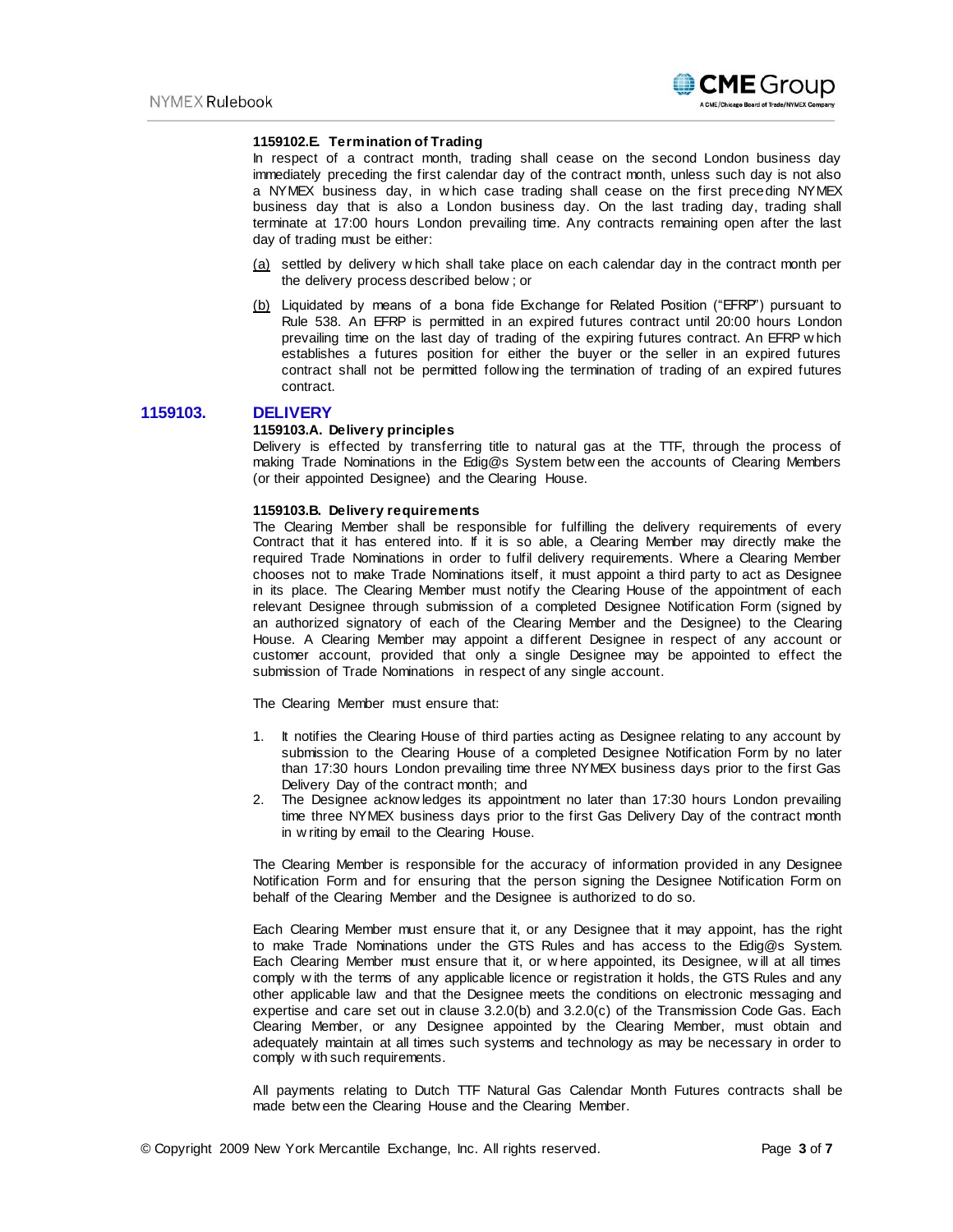

Unless a third party is appointed by a Clearing Member to act as Designee, the Clearing House w ill deliver natural gas under any contract to, and w ill receive the delivery of natural gas from, the Clearing Member. The Clearing House may accept delivery from, and make delivery to, third parties acting in the capacity of Designee notified by the Clearing Member to the Clearing House in accordance w ith this rule.

For the avoidance of doubt, the Clearing Member shall at all times remain responsible for the satisfactory performance of the contract including completion of its delivery, payment and other obligations under the Rules and also for the delivery obligations of any Designee appointed by the Clearing Member.

# **1159104. DELIVERY PROCEDURES**

### **1159104.A. Delivery Process**

Delivery of natural gas shall occur on each Gas Delivery Day that commences in the contract month.

Delivery under these contracts is effected by the transfer of rights to natural gas through the process of making Trade Nominations such that the seller of natural gas (or its Designee) makes a Disposing Trade Nomination that corresponds to an Acquiring Trade Nomination made by the Clearing House, and the buyer of natural gas (or its Designee) makes an Acquiring Trade Nomination that corresponds to a Disposing Trade Nomination made by the Clearing House. Trade Nominations must be made through the Edig@s System.

Physical delivery requirements resulting from a position in the Dutch TTF Natural Gas Calendar Month Future w ill be nominated on the basis of individual Gas Delivery Days, w hich shall result in Trade Nominations being submitted individually for each Gas Delivery Day in the contract month. The Clearing House w ill follow a tw o-stage nomination process in respect of such nominations, w hereby:

- (a) the Clearing House w ill provide Clearing Members w ith initial net physical delivery requirements by 09:00 hours Central European Time on the business day prior to the relevant Gas Delivery Day in order to enable Clearing Members or their Designee (as applicable) to provide initial Trade Nominations to GTS by 14:00 Central European Time on such day; and
- (b) the Clearing House shall subsequently provide Clearing Members w ith final net physical delivery requirements in respect of their total delivery obligation for the relevant period by 18:45 Central European Time on the business day prior to the relevant Gas Delivery Day(s) in order that final Trade Nominations may be submitted to GTS by 21:00 hours Central European Time on such day.

Clearing Members shall notify the Clearing House of any discrepancies in the preliminary and final reports as soon as possible and in any event w ithin one hour of the provision of the relevant report by the Clearing House to the Clearing Member.

The Clearing House, or the Gas Delivery Agent if such an agent has been appointed, shall submit initial and final delivery instructions to the Edig@s System by the times specified in Rule 1159105. The Clearing Member, or its Designee as applicable, must submit initial and final delivery instructions to the Edig@s System by times specified in Rule 1159105. All Trade Nominations in respect of deliveries of natural gas must be matched by no later than tw o hours prior to the start of the Gas Delivery Day.

#### **1159104.B. Notices of Intention to Deliver and Notices of Intention to Accept Delivery**

1. Exchange Clearing Members having open short positions shall provide the Clearing House w ith a Notice of Intention to Deliver including the follow ing information: Clearing Member firm, trading member firm, origin (customer/house), quantity, shipper code and any other information required by the Clearing House. Notices of Intention to Deliver must be submitted to the Clearing House no later than 20:30 hours London prevailing time on the last trading day of a contract month.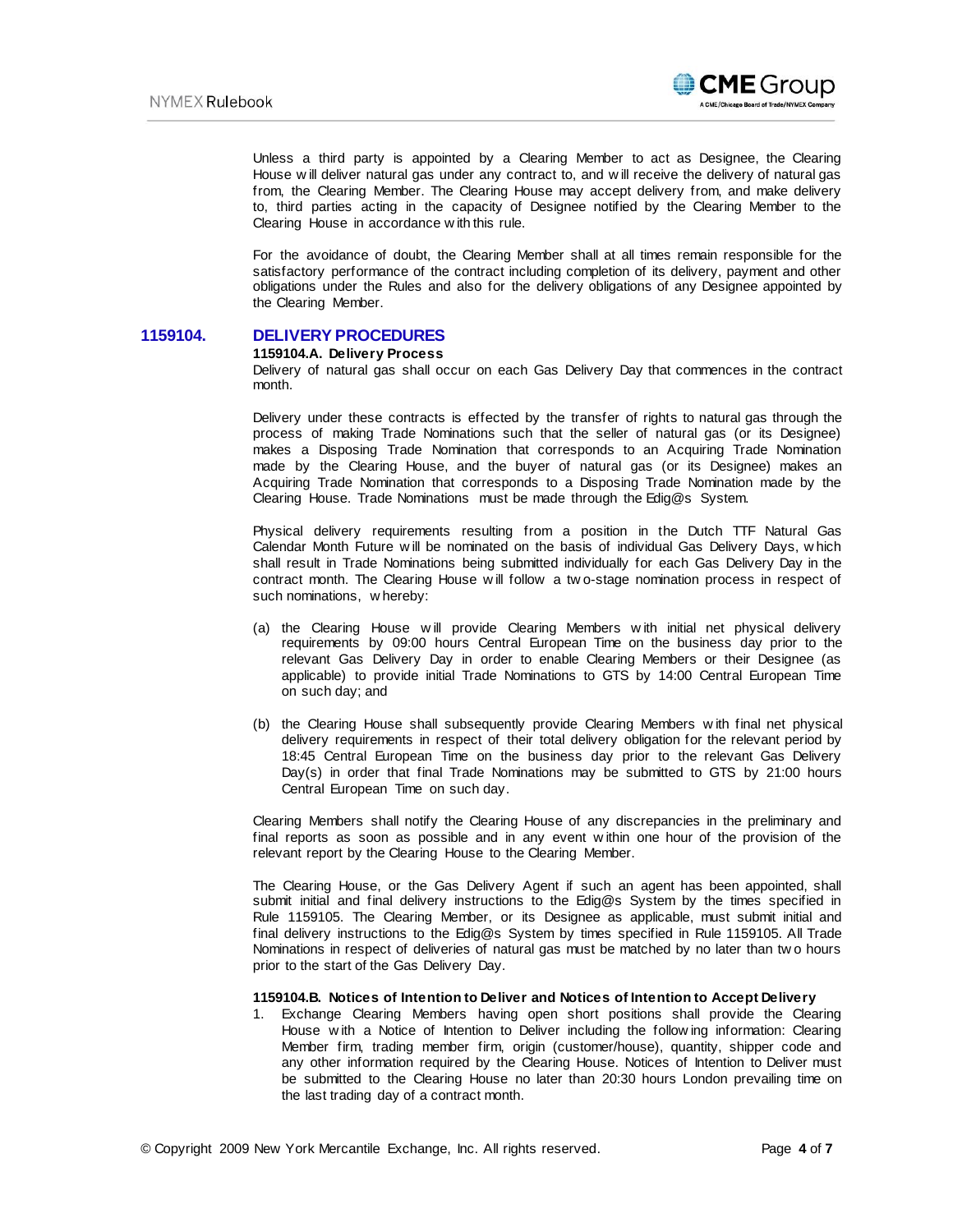

2. Exchange Clearing Members having open long positions shall provide the Clearing House w ith a Notice of Intention to Accept Delivery including the follow ing information: Clearing Member firm, trading member firm, origin (customer/house), quantity, shipper code and any other information required by the Clearing House. Notices of Intention to Accept Delivery must be submitted to the Clearing House no later than 20:30 London prevailing time on the last trading day of a contract month.

### **1159104.C. Final Settlement Price**

The final settlement price on the last trading day shall be the basis for delivery.

#### **1159105. TIMING OF DELIVERY**

The detailed delivery timings set out below detail the process that w ill be follow ed in respect of each Gas Delivery Day w ithin the contract month. These timings are subject to any amendment to the operational arrangements of GTS.

- 1. The Clearing House w ill calculate preliminary net gas delivery requirements for each account for every Gas Delivery Day of the contract month. The Clearing House shall provide a report to each Clearing Member detailing preliminary gas delivery obligations for each of the relevant accounts of that Clearing Member by 09:00 hours Central European Time on the business day prior to the relevant Gas Delivery Day. The report shall describe the net flow s of natural gas for each relevant account for the Gas Delivery Day. Gas deliveries shall be expressed in w hole kWh. The Clearing House may adjust the delivery obligation of an account in order to express the delivery obligation in w hole kWh, and to ensure a balanced delivery for the Gas Delivery Day. Clearing Members should report any discrepancies in this report to the Clearing House as soon as possible and in any event by 13:00 hours Central European time on the day on w hich the report is provided.
- 2. The Clearing House, or the Gas Delivery Agent if such an agent has been appointed, shall submit Trade Nominations to the Edig@s System by 14:00 hours Central European time on the business day prior to the relevant Gas Delivery Day, reflecting the preliminary delivery requirements. The Clearing Member (or its Designee**,** as applicable) must also submit Trade Nominations to the Edig@s System by 14:00 hours Central European time on the business day prior to the relevant Gas Delivery Day, reflecting the preliminary delivery requirements.
- 3. The Clearing House shall calculate the final net delivery requirements for each account. The Clearing House shall provide a report to each Clearing Member (detailing final delivery obligations for each of the relevant accounts of that Clearing Member by 18:45 Central European time. The report shall describe net flow s of cash and natural gas relating to Dutch TTF Natural Gas Calendar Month Futures contracts of the Clearing Member for each account, as of the date of the report. Clearing Members should notify the Clearing House of any discrepancies in this report as soon as possible and in any event w ithin one hour of the provision of the report by the Clearing House to the Clearing Member.
- 4. The Clearing House, or w here appointed, its Gas Delivery Agent, shall aim to submit Trade Nominations to the Edig@s System by 21:00 hours Central European time on the day prior to each Gas Delivery Day in the delivery period, reflecting the final delivery requirements. The Clearing Member (or its Designee, as applicable) must submit Trade Nominations to the Edig@s System by 21:00 hours Central European time on the day before each Gas Delivery Day in the delivery period, reflecting the final delivery requirements.

# **1159106. DELIVERY MARGIN AND PAYMENTS**

### **1159106.A. Definitions**

For the purposes of this Rule, "Payment Date" shall mean the second Banking Day follow ing the start of a Gas Delivery Day unless such day is not also a NYMEX business day, in w hich case the Payment Date shall be the next follow ing NYMEX business day that is also a Banking Day.

#### **1159106.B. Margin**

On the first NYMEX business day follow ing the last day of trading, the Clearing Member shall obtain from any buyer margin equal to the full value of the product to be delivered for such Gas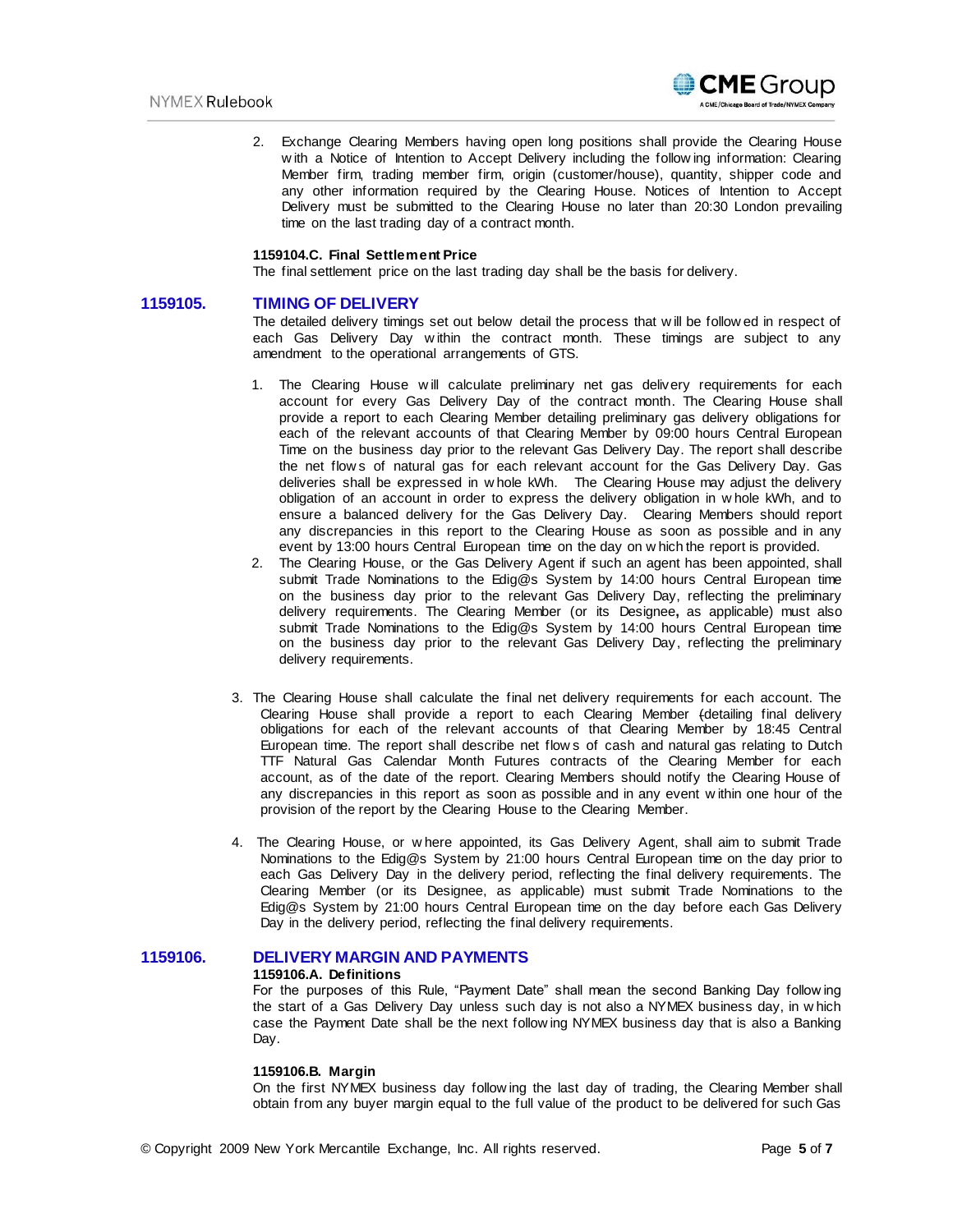

Delivery Days as directed by the Clearing House, and the Clearing Member shall obtain from any seller margin in an amount fixed, from time to time, by the Clearing House. The buyer's Clearing Member and the seller's Clearing Member shall deposit w ith the Clearing House margins in such amounts and in such form as required by the Exchange. Such margins shall be returned on the second Banking Day follow ing notification to the Exchange that delivery and payment have been completed for the Gas Delivery Day.

### **1159106.C. Payment**

On the Payment Date relating to each Gas Delivery Day, the payment made on the required Payment Date shall be based on the Contract Value for that Gas Delivery Day. The Contract Value shall be rounded to the nearest  $€0.01$ , or in the case of an exact uneven multiple of €0.005, to the nearest higher €0.01.

Delivery payment will be made during the 07:45 hours Eastern time collection cycle, or such other time as designated by the Clearing House. Thus, the cost of delivery w ill be debited or credited to the Clearing Member's settlement account. Long clearing members obligated to accept delivery must take delivery and w ill make delivery payment and short clearing members obligated to make delivery w ill receive delivery payment during the 07:45 hours Eastern time settlement process, or at such other time designated by the Clearing House, on the Payment Date. Adjustments for differences betw een contract prices and delivery prices established by the Clearing House shall be made w ith the Clearing House in accordance w ith Exchange Rules, policies and procedures.

# **1159107. VALIDITY OF DOCUMENTS**

The Exchange makes no representation respecting the authenticity, validity, or accuracy of any Notice of Intention to Deliver, Notice of Intention to Accept Delivery, check or any document or instrument delivered pursuant to these Rules.

### **1159108. IMBALANCE CHARGES**

Without prejudice to Chapter 7, w here a buyer or seller fails to submit a valid Trade Nomination for the Gas Delivery Day, such that the Clearing House experiences an imbalance w ithin the National Gas Transmission System, the Clearing Member shall make a compensation payment to the Clearing House for the full amount of any imbalance charges imposed on the Clearing House by GTS. The Clearing House may also require an additional compensation payment from a Clearing Member that fails to submit a valid Trade Nomination to cover any additional costs, express or implied, experienced by the Clearing House in the course of remedying the failed submission and failure to deliver.

#### **1159109. VAT**

While contract prices shall be exclusive of any taxes or duties, should Value Added Tax (VAT) be payable on Dutch TTF Natural Gas Calendar Month Futures, the relevant buyer shall be responsible for ensuring that it accounts for such VAT to the relevant tax authority under the reverse charge procedure w here applicable.

Prior to entry into any Dutch TTF Natural Gas Calendar Month Futures Contract, Clearing Members must provide such information reasonably requested by the Clearing House for the purposes of determining the applicability of VAT or other taxes, including but not limited to valid VAT registration details, and for the purposes of accounting for any applicable taxes to a tax authority. The Clearing Member is deemed to represent and w arrant that the information it has provided under this Rule is complete and accurate each time a contract is entered into.

Where VAT is due and payable and the reverse charge procedure does not apply, including w here VAT must be declared by the buyer under the rules for the place of supply for natural gas delivered w ithin netw orks, the buyer must make payment of such VAT to the Clearing House as seller at the same time as the payment of the purchase price.

Where the reverse charge procedure applies, the Clearing Member w arrants and represents that the relevant buyer has a valid VAT registration and w ill account for any applicable VAT to the relevant tax authority under the reverse charge procedure. Where